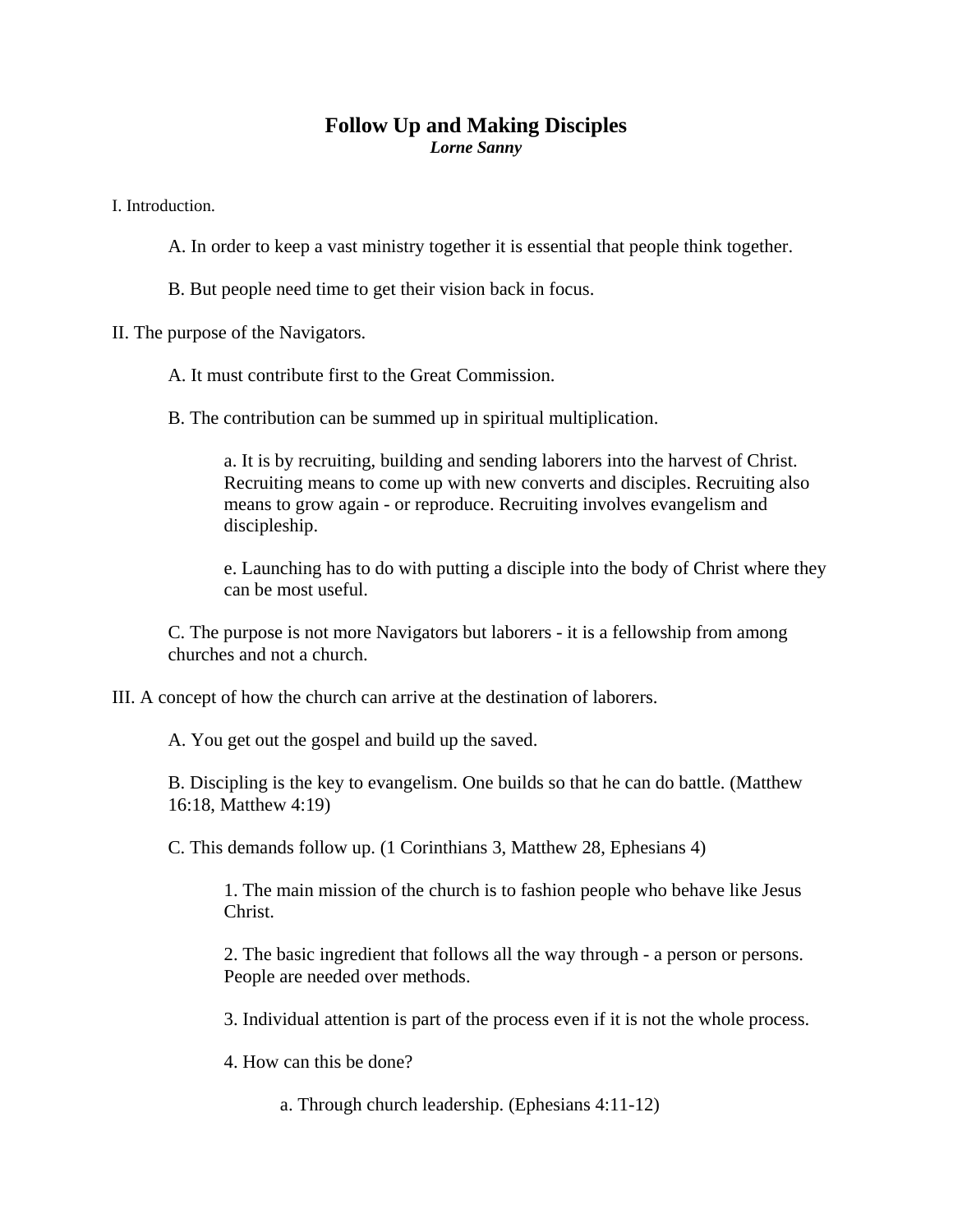b. Through multiplication. (2 Timothy 2:2)

1) Discipleship in the context of evangelism.

2) The teacher must set the pace.

D. Results need to be compared with oneself not others. (Galatians 6:4-6)

IV. Making disciples.

A. Outreach must be considered in a group, otherwise the group becomes over concerned with itself. God has not left us for protection but projection.

B. Making disciples is aggressive. (Matthew 28:19)

1. Resistance ought to be expected.

2. A true disciple will likely "rock the boat" a bit.

C. Three marks of the disciple.

1. He is identified with the Person of Christ. (Matthew 28:19, Romans 10:9-10)

2. He is obedient to the Word of Christ. (Matthew 29:19, John 8:31)

3. He is bearing fruit in the work of Christ - the fruit of the Spirit (character) and influence in the lives of others. (John 15:8, 16)

D. How to make disciples.

1. One needs the right atmosphere - fellowship.

a. The basis for this is walking in the light. (1 John 1:3-7)

b. To be effective this fellowship needs prayer for and with believers, sharing the Word of God, and testimony, which is training ground for witnessing.

2. Fellowship is centered around fellowship with God. (Malachi 3:16)

3. God is working around the nation to raise up small group fellowship. This may be done in Sunday school. This can also be done in prayer meetings. Home Bible studies is another avenue.